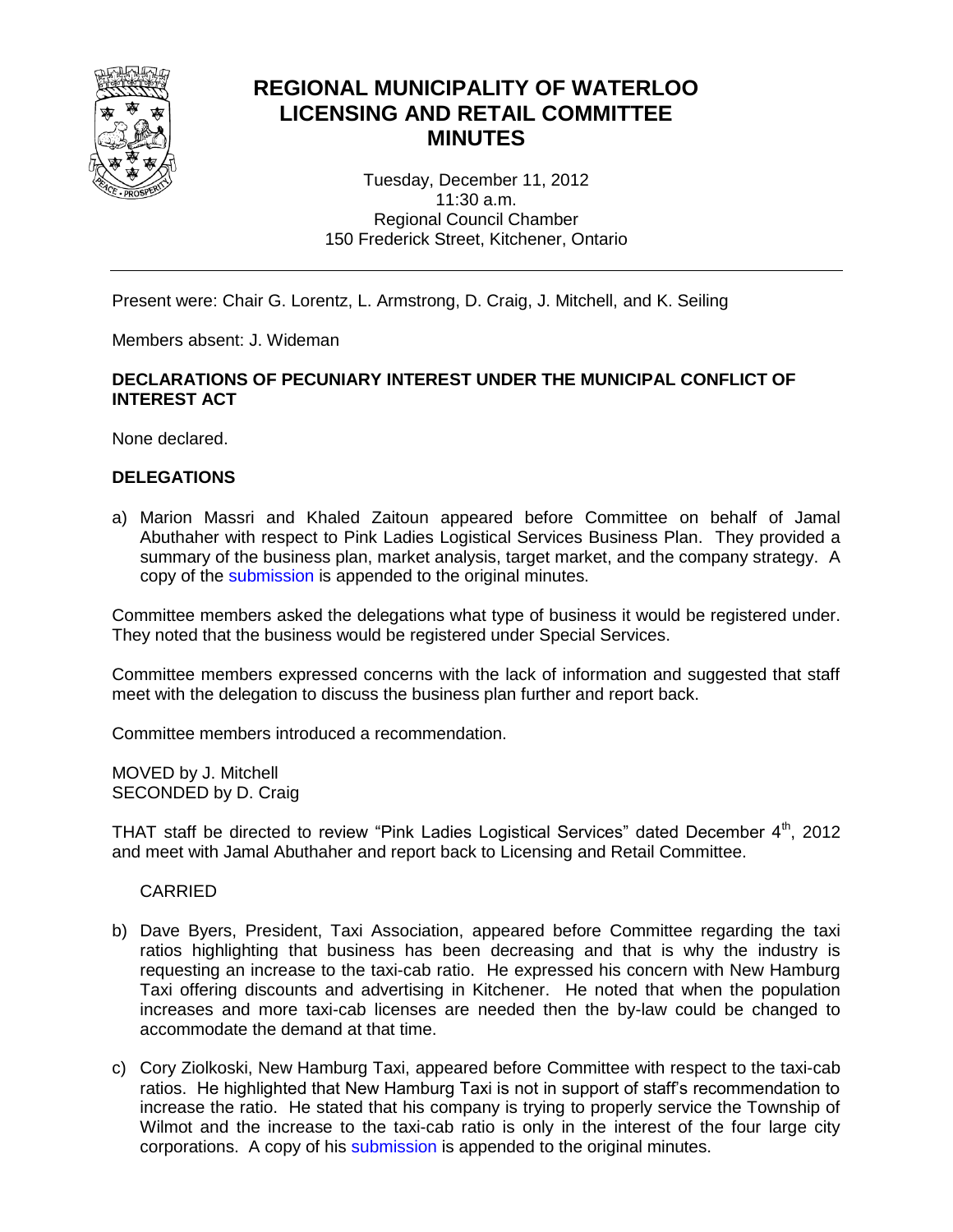Committee members asked the delegation how many taxi-cab licenses are needed in order to serve the Township better and if an accessible license would help. C. Ziolkoski noted that an accessible license would help but doesn't solve the problem and indicated that two additional taxi-cab licenses would improve their current situation.

Kris Fletcher, Director, Council and Administrative Service/Regional Clerk provided background information with respect to boundaries.

d) Michael Druker, TriTag appeared before Committee with respect to the taxi-cab ratios. He highlighted that TriTag was not in support of staff's recommendation to increase the taxi-cab ratio noting that it would be a setback for the urbanization and transportation goals of the Region of Waterloo. A copy of the [presentation](#page-13-0) is appended to the original minutes.

# **REPORTS - Corporate Resources**

a) CR-CLK-LIC-12-006, Regular and Accessible Taxi Ratios

K. Fletcher introduced the report providing background information and highlighting that part b) of the recommendation must be passed today in order to meet requirements under the *Accessibility for Ontarians with Disabilities Act*. She noted that the taxi-cab industry requested the ratio be increased and that Committee could refer part a) of the recommendation back to staff for further thought and process.

Committee members asked for clarification with respect to taxi-cab ratio affecting the Accessible taxi-cab licenses. K. Fletcher noted that accessible numbers are not tied to the taxi-cab ratio.

Committee members discussed the report and asked that the recommendation a) and b) be taken separately and that no action be taken with respect to recommendation a).

MOVED by K. Seiling SECONDED by J. Mitchell

THAT The Regional Municipality of Waterloo amend the Taxi-Cab Meter By-law, to implement the following changes:

 Incrementally increase the number of accessible taxi-cabs. For brokers that have 10 or more taxi-cabs, that a minimum of 7% of such fleets be comprised of accessible taxicabs by January 1, 2017 and that a minimum of 10% of such fleets be comprised of accessible taxi-cabs by January 1, 2022. For brokers that have less than 10 taxi-cabs, that such fleets have at least one accessible taxi-cab by January 1, 2017.

CARRIED

### MOVED by K. Seiling SECONDED by D. Craig

THAT the existing taxi ratio outlined in By-law 04-069, A By-law to Licence, Regulate and Govern Brokers, Owners and Drivers of Taxi-cabs be Equipped with Taxi-cab Meters within the Regional Municipality of Waterloo, as amended be maintained.

# CARRIED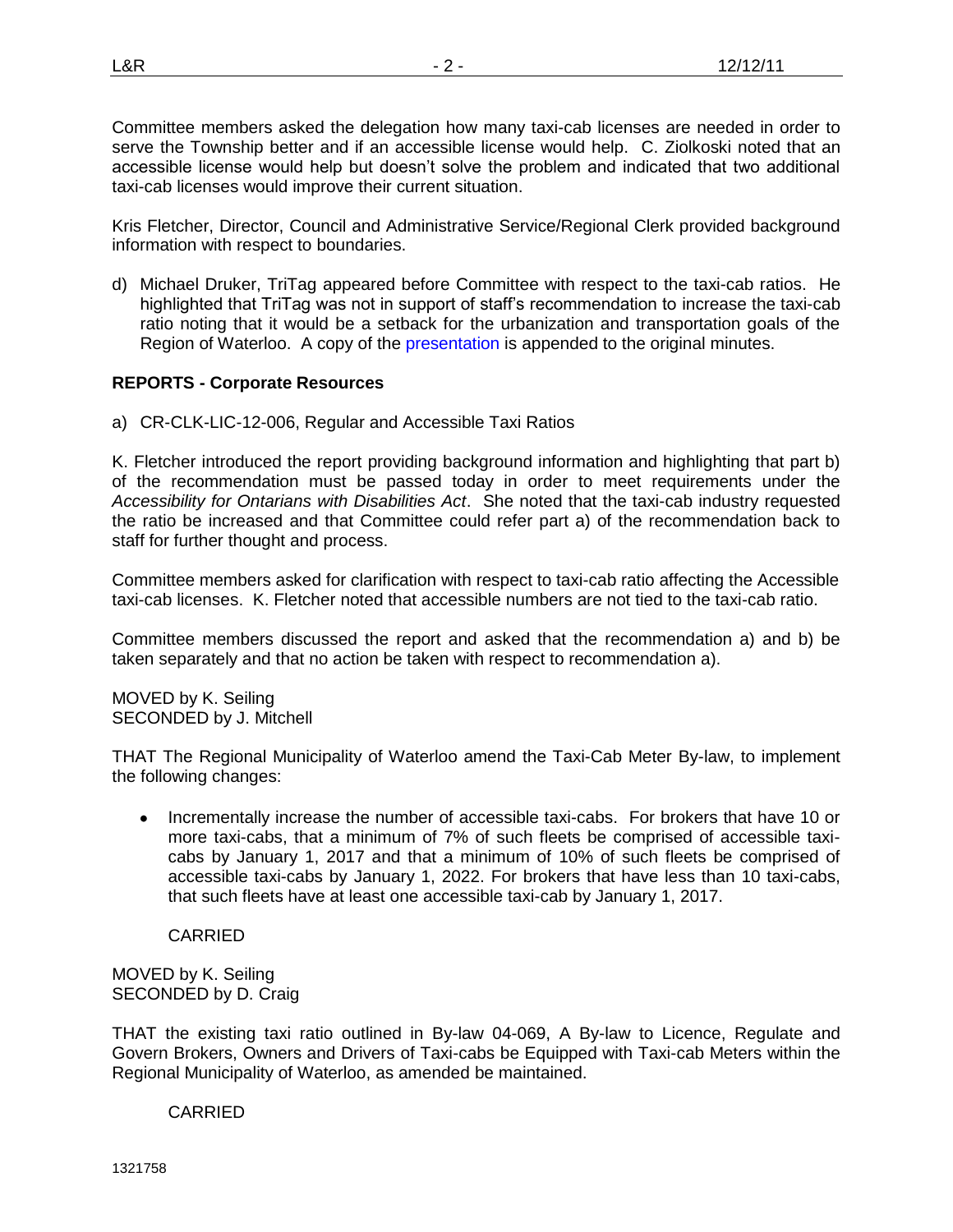b) CR-CLK-LIC-12-007, Annual Report – 2012 Regional (Area) Weed Inspector

Received for information.

# **ADJOURN**

MOVED by D. Craig SECONDED by L. Armstrong

THAT the meeting adjourn at 12:26 p.m.

CARRIED

**COMMITTEE CHAIR**, *G. Lorentz*

**COMMITTEE CLERK**, *E. Flewwelling*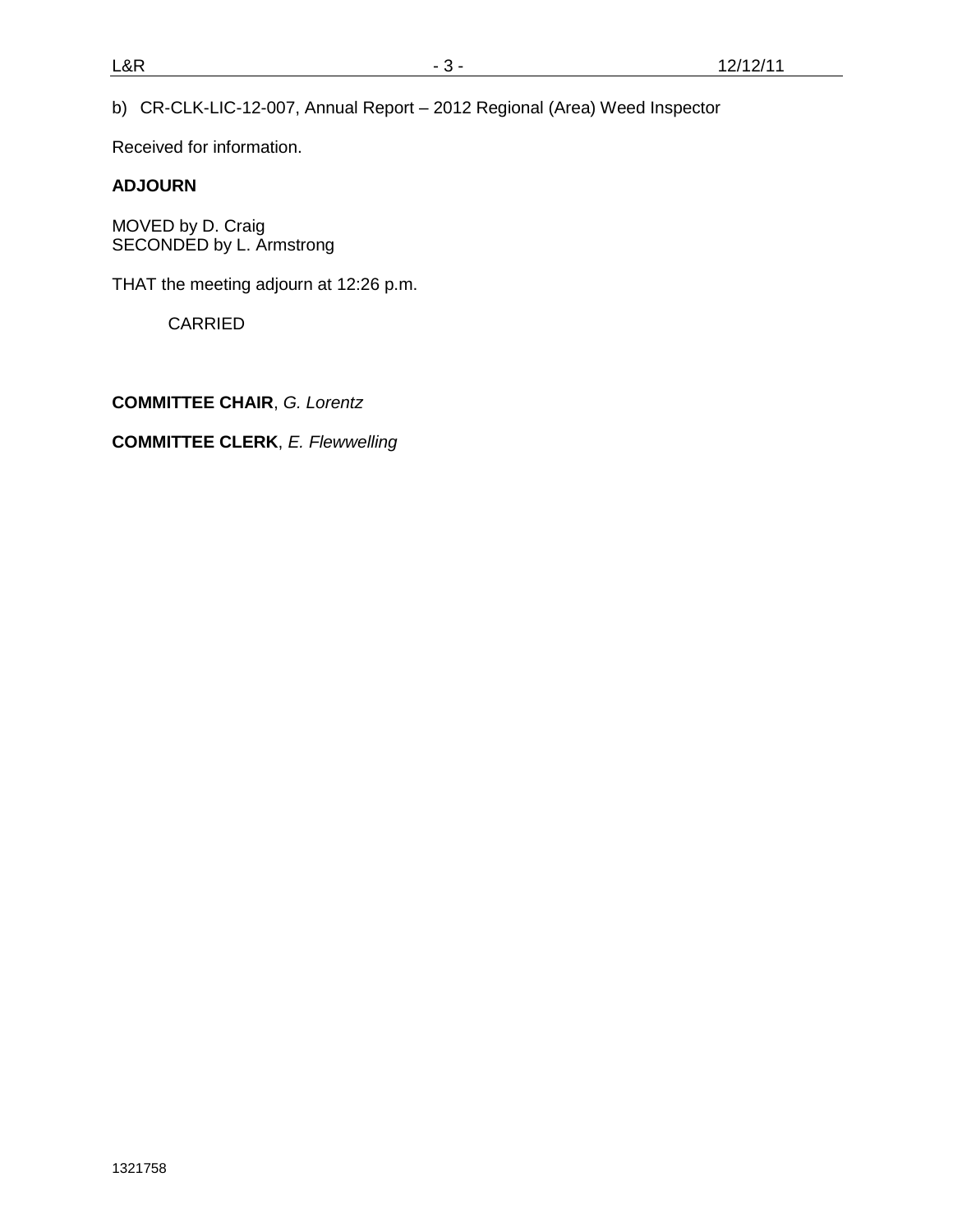Organizations do not need permission from the OHRC to develop or designate a special program. This means that special programs can be put in place without delay.

# **What the Code says**

Under Section 14 of the Code, it is not discrimination to put in place a program if it is designed to:

- $\circ$  Relieve hardship or economic disadvantage
- $\circ$  Help disadvantaged people achieve, or try to achieve, equal opportunity or
- o Help eliminate discrimination

A program must satisfy at least one of these points to be a special program under the Code. There are many types of programs that might qualify. For example:

- $\circ$  A housing co-op keeps a set number of spaces for women who are leaving abusive relationships
- $\circ$  The government funds a job program for persons under 25 to combat vouth unemployment, because a Statistics Canada study shows that youth under 25 face higher rates of unemployment than other groups
- $\circ$  A government-funded community legal clinic offers its services only to people with disabilities, to help them fight some of the systemic barriers they face.

The OHRC, Human Rights Tribunal of Ontario (HRTO) and the courts can determine which programs are allowed as special programs under the Code.

# Why are special programs protected?

In the case of the Ontario Human Rights Commission v. Ontario (Roberts), the Ontario Court of Appeal said that section 14 of the Code has two purposes:

- 1. Protecting affirmative action programs from challenge by people who do not experience disadvantage.
- 2. Promoting substantive equality to address disadvantage and discrimination in all its forms.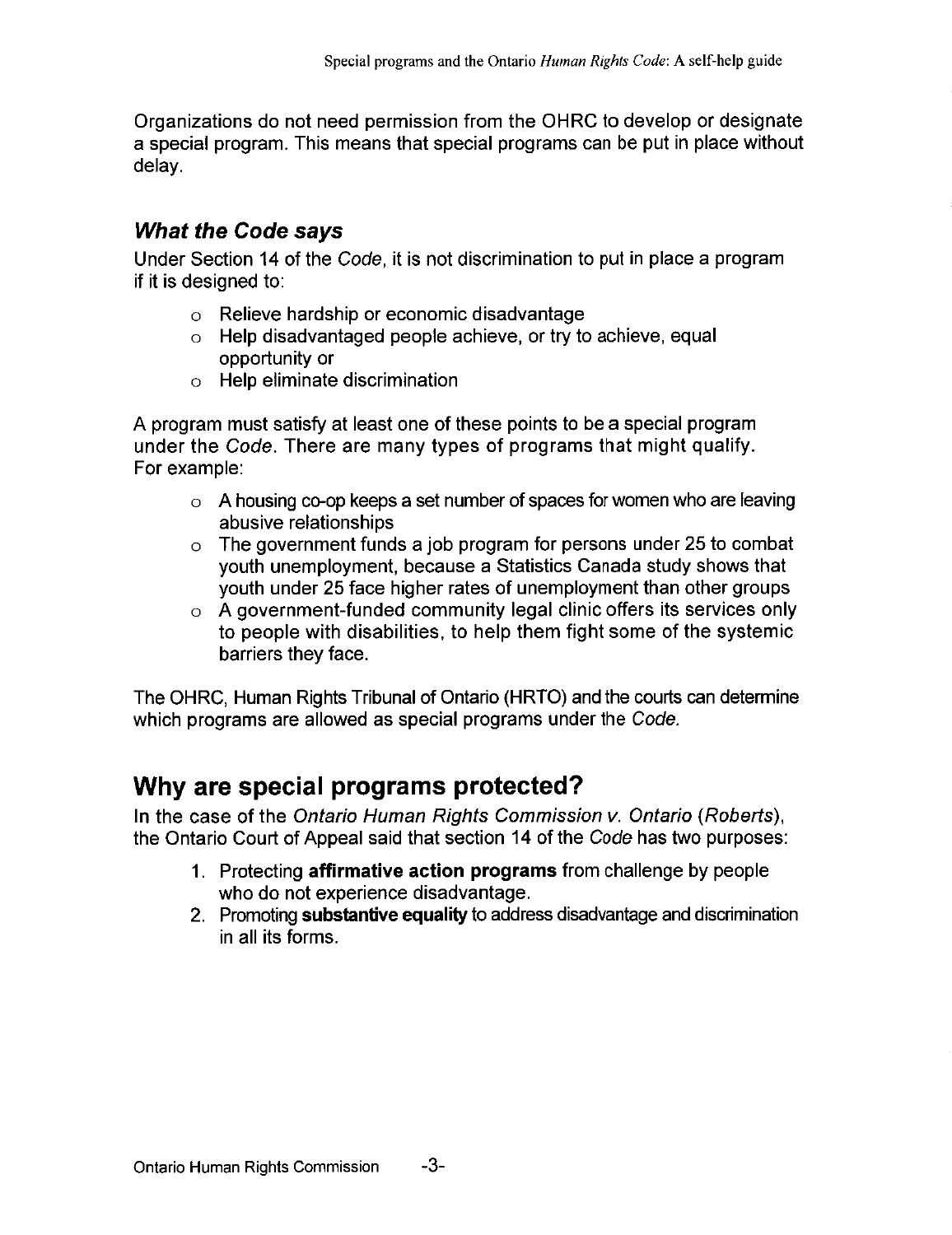Jamal Abuthaher 83 Senior Crescent Cambridge, ON N1T 2G7

Region of Waterloo Council Office  $1<sup>st</sup>$  Floor, 150 Frederick St., N2G 4J3, Kitchener, Ontario

December,  $4^{\text{th}}$ , 2012

*Dear committee members,*

*Warm Greetings to the Respected Members of the Permits & Licensing Committee of the Regional Municipality of Waterloo.*

*On behalf of the founders of the Pink Ladies Logistical Services, we would like to express our great appreciation for your time in reading the attached business proposal.* 

*Sincerely, Jamal Abuthaher*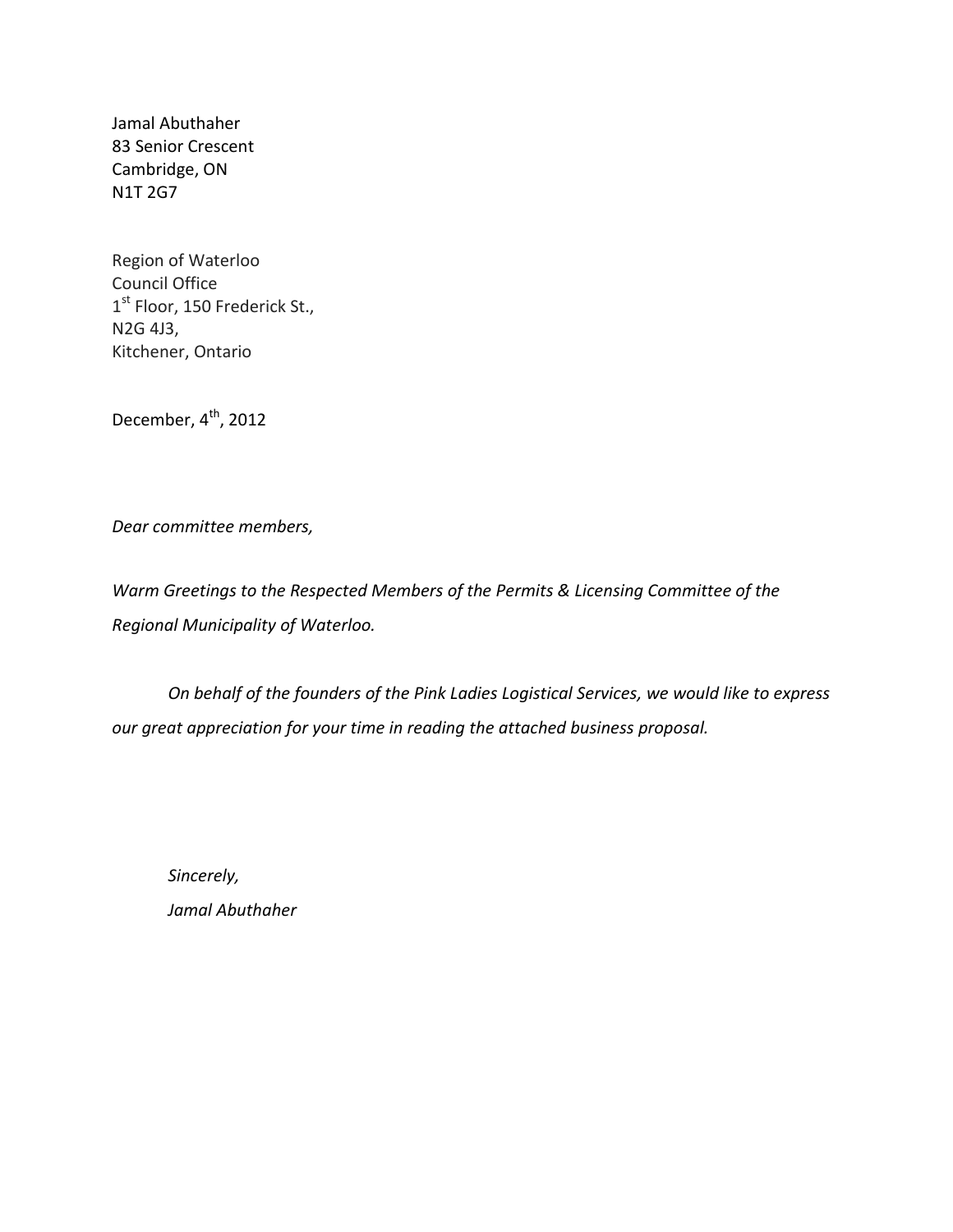# **PINK LADIES** Logistical Services

Jamal Abuthaher 83 Senior Crescent Cambridge, ON N1T 2G7 519-622-3566 519-781-3566 [Jhamdan68@gmail.com](mailto:Jhamdan68@gmail.com)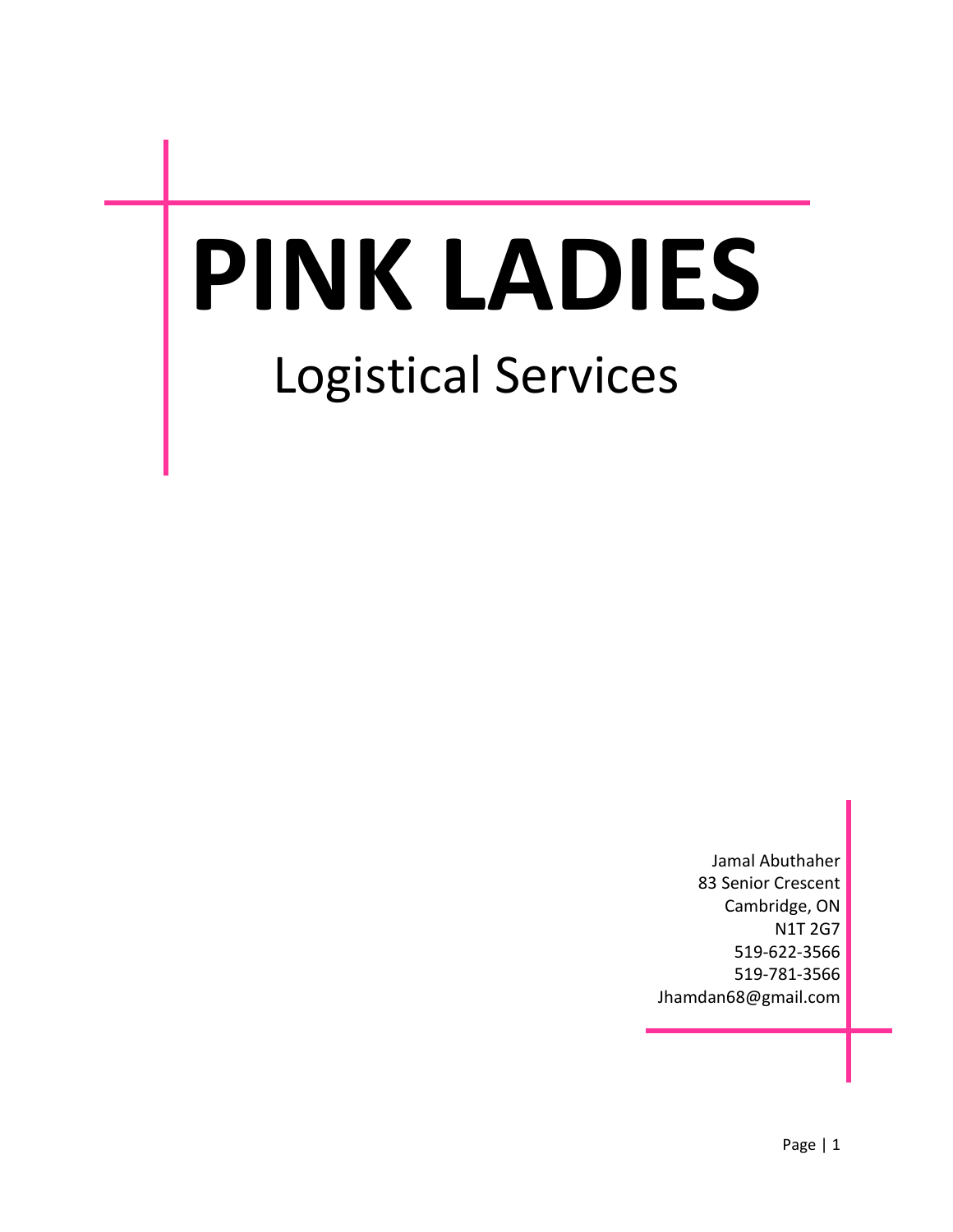# **EXECUTIVE SUMMARY**:

The Pink Ladies Car Service is a unique idea that will be women's only operated service catered to women customers; this idea aims to serve the distinct requirements of the female population within the Region of Waterloo. The main value proposition offered by this service is providing women a comfortable and accessible mode of transportation which is guaranteed with a great sense of security, particularly for those who have had unpleasant experiences with previous taxi drivers. Many women in our community simply feel discouraged to board a taxi with a male driver especially during the evening hours which restricts their involvement in social and economic community events. Female tourists who visit the Waterloo Region either to study at one of the higher educational institutions or for pleasure will find this service a valuable consideration when deciding to come to the Region.

# **Market Analysis:**

Although our business is not a solution against the harassment of women, it will be a proactive alternative towards promoting the safety of our female population in the Region and raising awareness for the cause of women's safety. This will be reassuring for the public of the Waterloo Region since unfortunately there have been many incidents in our region surrounding abuse against women, as sampled by the following statistics:

• In 2009, Canadian police services reported just over 20,000 incidents of criminal harassment, representing almost 5% of all violent crimes reported to police. Data from a sub-set of police services indicate that the rate of criminal harassment has been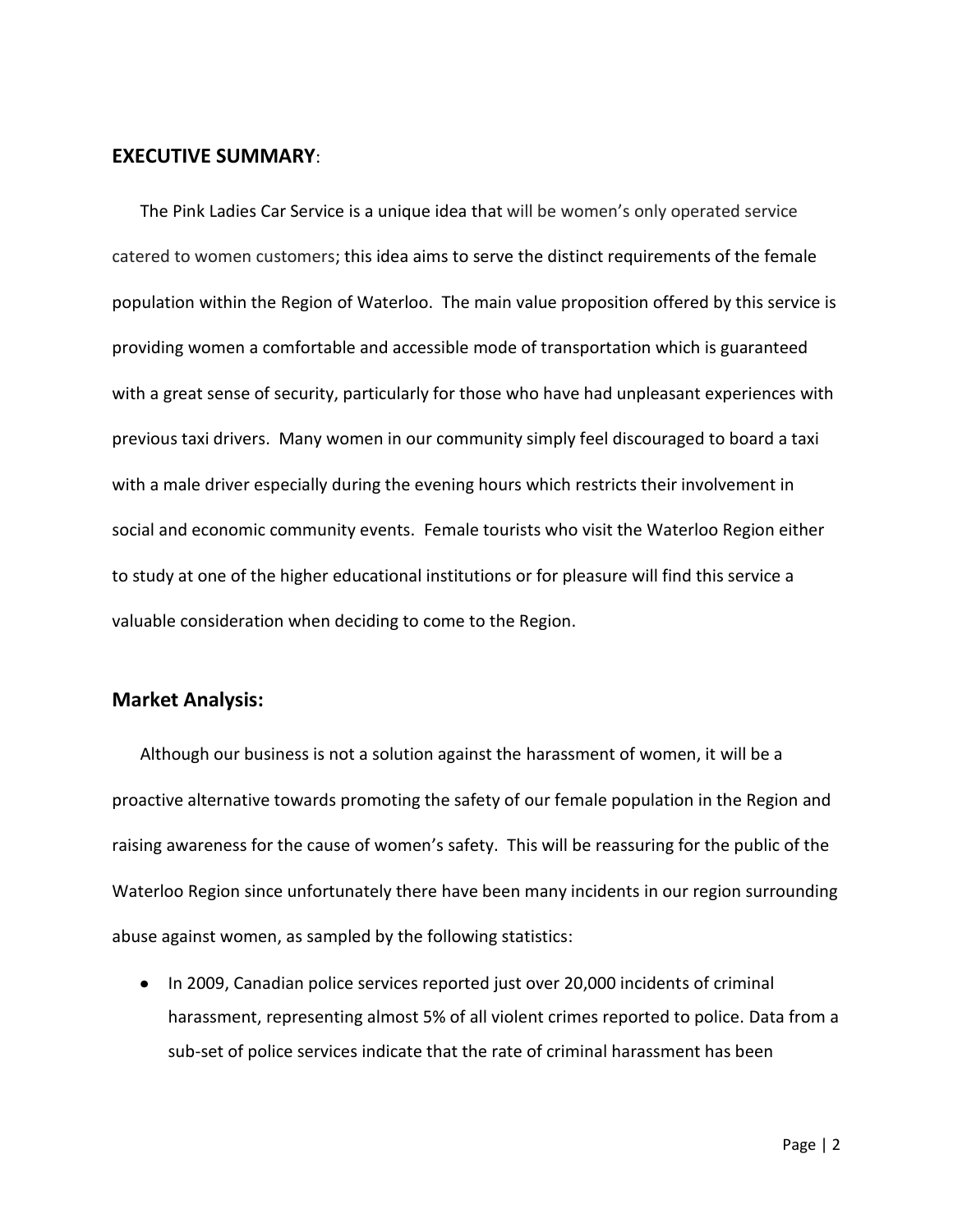gradually increasing over the past decade. Reports of criminal harassment to police services increased by 7% from 2008 to 2009 (Statistic Canada)

- In 2008, there were 6000 reported woman abuse cases in the Waterloo Region (Waterloo Regional Police, 2008)
- Waterloo Regional Police Service responded to a domestic dispute call every 1 hour, 25 minutes in 2010 (Waterloo Regional Police)

Even in licensed taxis many females who have suffered abuse, and even those who haven't, simply feel unsafe riding in a vehicle with another man. Oftentimes women find themselves pondering and worrying; "*will I get home safe".* While the majority of male taxi drivers are of course completely safe and respectable towards women, many women simply feel less vulnerable with a female driver. Based on the interactions we have had with members of the community, many have expressed great interest in the idea of an exclusive shuttle service targeting women and young children within the community. This can be further leveraged for the cities of Kitchener and Waterloo which are home to major Universities and Colleges and could provide this service to their female students.

This idea has already proved successful and is growing in a number of countries around the World including the United Kingdom, Japan and South Africa. It is seen as a symbol of a community's ability to creatively and proactively address their social challenges and also a testament for inclusion of everyone. Our services will improve the quality of life for women by being able to address the challenges that women face on a day-to-day basis. Not only will we be providing taxable income and employment to the Waterloo Region, but more importantly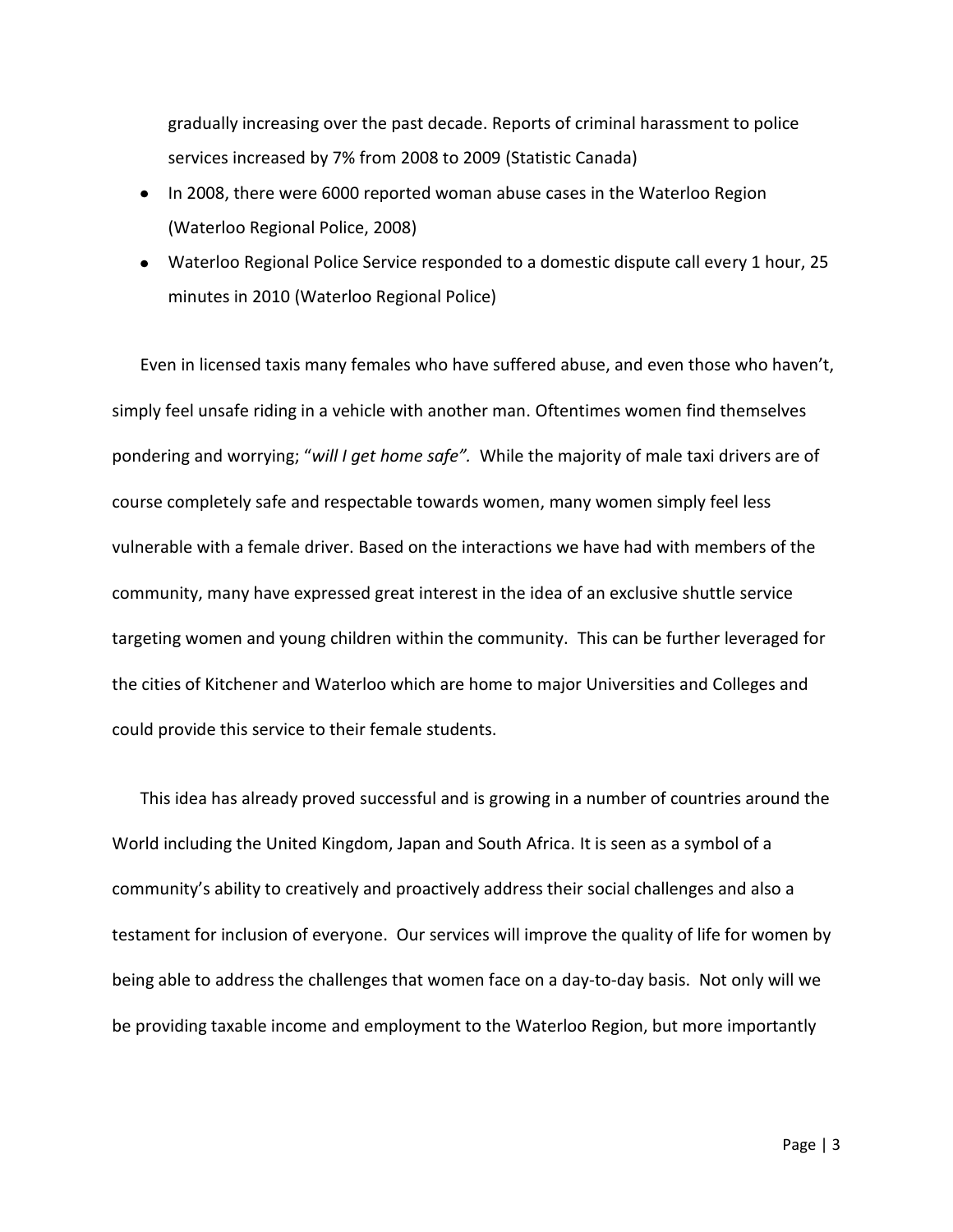we will improve the accessibility to female citizens and allow them to further contribute to the Region's economic growth and social development.

# **Target Market:**

The target market that Pink Ladies are focused on serving will be predominately women in the Region. We foresee that many of these costumers will be either elderly women aged 60+ or young female professionals aged between  $19 - 28$ , who are actively involved within the community and/or require regular and reliable third party transportation to reach their destinations. These women will probably be independent and will display great concern for their safety. We anticipate that the women who will most utilize our services will be middle income citizens earning a moderate salary between \$27,000 - \$55,000. There are currently approximately 50,000 females aged between 15-30 years within the region with a median income of \$36,602 and approximately 42,000 women aged 60+ years who would be the ideal target market.

Our Secondary target markets will be working parents of young children who require assistance with the transportation of their children throughout the day. When both parents are working full-time it becomes a logistical challenge to drive their children between home, school and other appointments. This challenge is further complicated when the children require special attention such as the mentally or physically challenged. We will create an agreement with these families to ensure that their children are safe, on-time and cared for while in the hands of our female drivers who will be expected to have prior experience in working with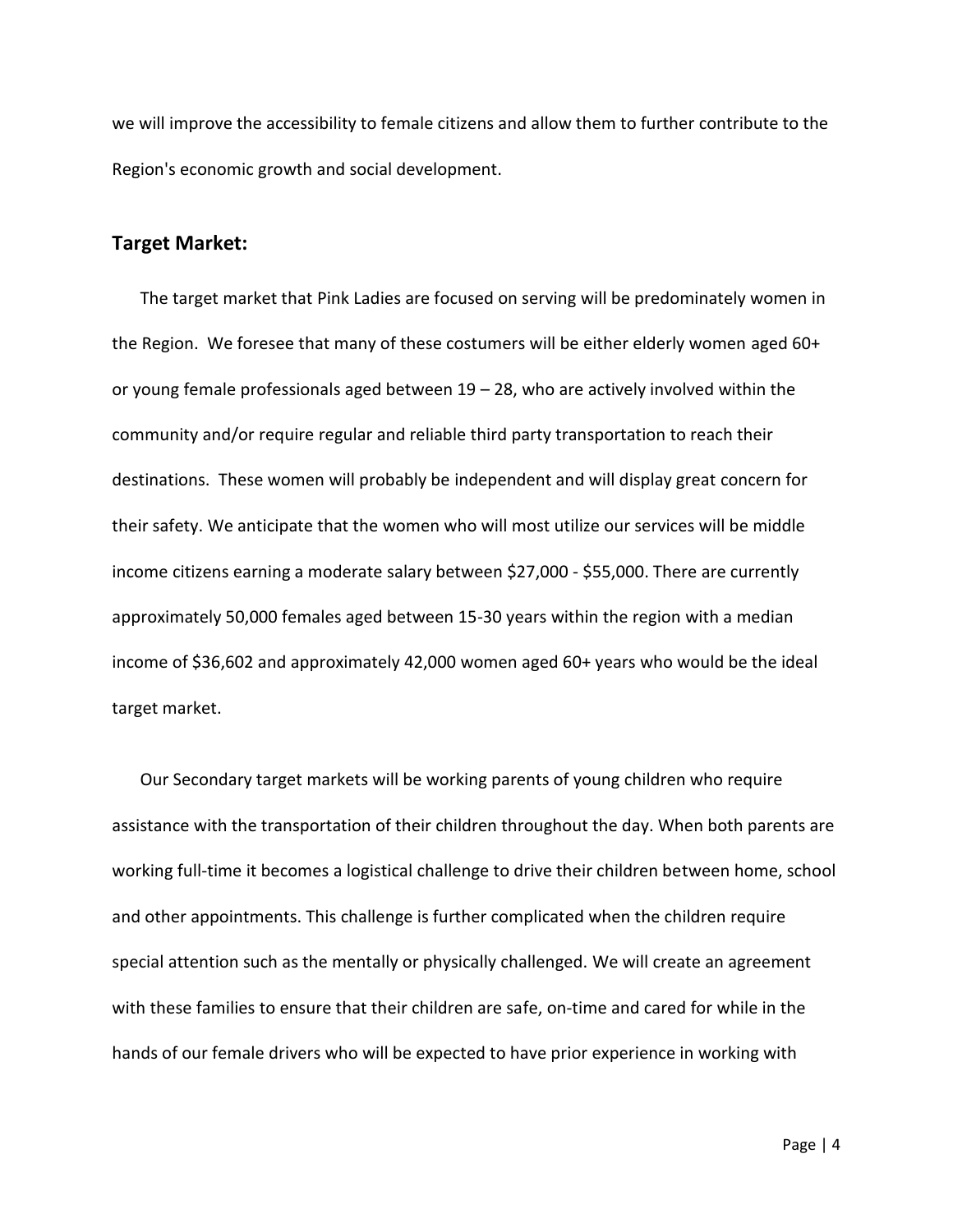children.

Our population growth rate surpasses both the provincial and national averages and is the sixth highest in Ontario. With a population of just over half a million, Waterloo Region is one of the fastest growing areas in Ontario and is projected to grow from 542,100 in 2010 to 729,000 people by 2031. As the population increases, the need for a service like the one being proposed becomes even more relevant.

The population over the age of 75 is the fastest growing segment of the population, and as the front end of the baby boom hits 65 in 2011, that will begin a seniors boom that will last 20 years. Regrettably with a large aging baby-boomer population throughout North America there have been increased incidents of senior's abuse and neglect of treatment which has caused major scars within communities and feelings of sadness as well as regret. Also with a rapidly growing population and increased economic development, the Region of Waterloo must take pre-emptive measures to ensure the safety and security of its citizens especially the most vulnerable such as women and seniors by offering alternatives configured for their needs. This exemplifies that our services will be crucial for the growing seniors and women's demographics in the Waterloo Region who need assistance with their logistical needs.

## **Company Strategy:**

The proposed business would not classify itself as a general public taxi service; rather it will be regarded as a specialized service for particular members of the community who require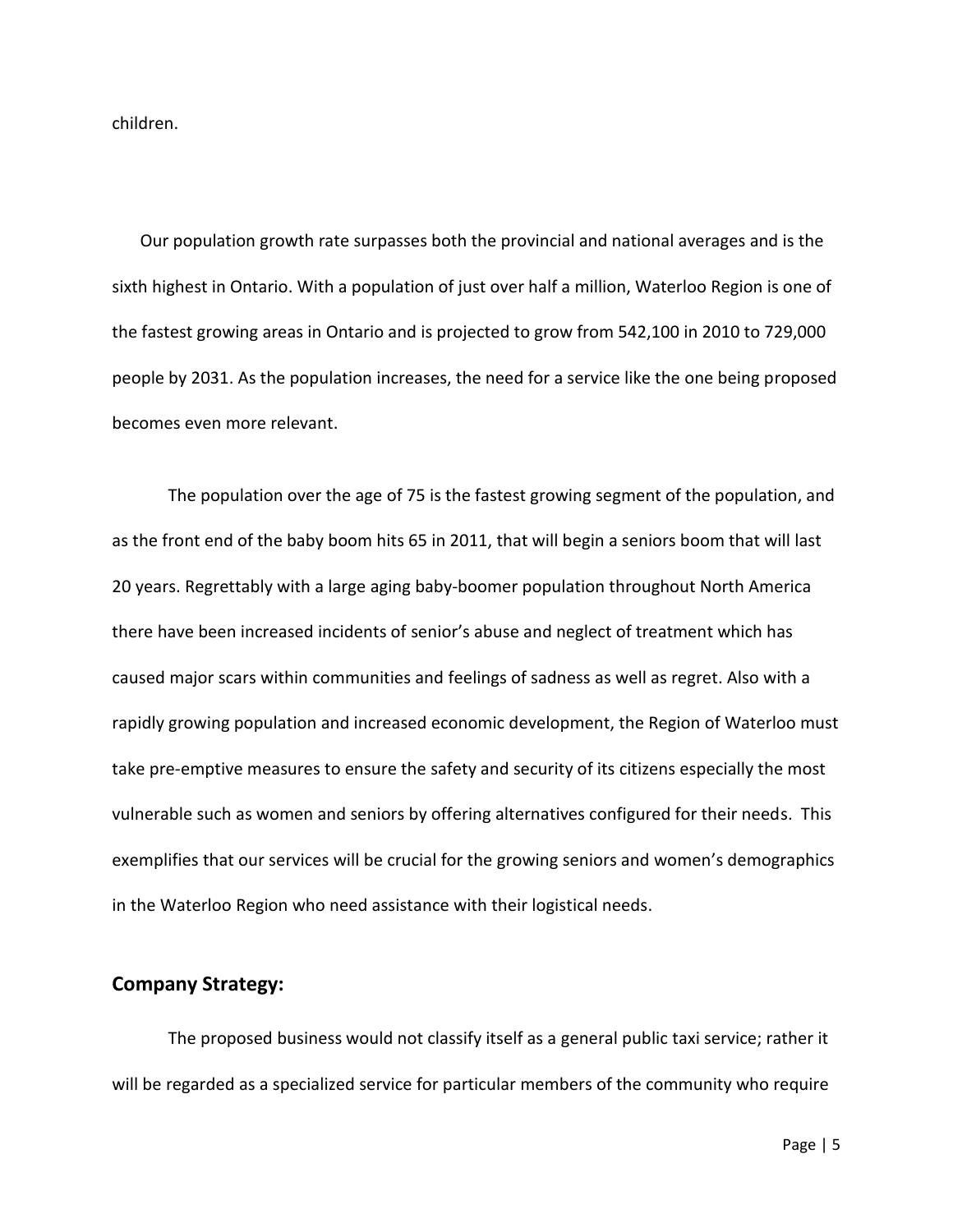its unique benefits. Our licensed drivers, all of whom will be female, will do far more than just transport customers from point A to point B. They also operate a "*through-the-door policy*", ensuring passengers are safely inside their home before leaving, and will help with shopping carts, pushchairs and wheelchairs when necessary. These differentiating features will make our service more unique because of its more personal and service-based approach that each customer will receive.

Our drivers will ensure that each passenger arrives to their destination unharmed, and will provide a friendly and fun personality throughout the journey. Also, our drivers can accommodate special requests upon pick up and drop off. For example, if it is requested to take a child to school our driver will act as if they are the parent by ensuring that the child is taken into school and passed over to the staff, likewise collecting them, and taking them to a relative's house or an after school activity. It is a unique venture as it will cater to only young children and women, thus creating a safe and trusting environment between customer and driver.

Pink Ladies will offer more employment for women in the Waterloo Region, and will empower women who work as drivers. Not only will the company offer new opportunities for employment, but it will also assist women with accessing their current jobs rather than having to make difficult accommodations such as waiting for buses or being dependant on friends. Many working class women have trouble getting transportation to and from work, particularly in the late evening. Pink Ladies will provide a safe way for women to get to work and may encourage them to work in locations that they thought they couldn't. Pink Ladies will be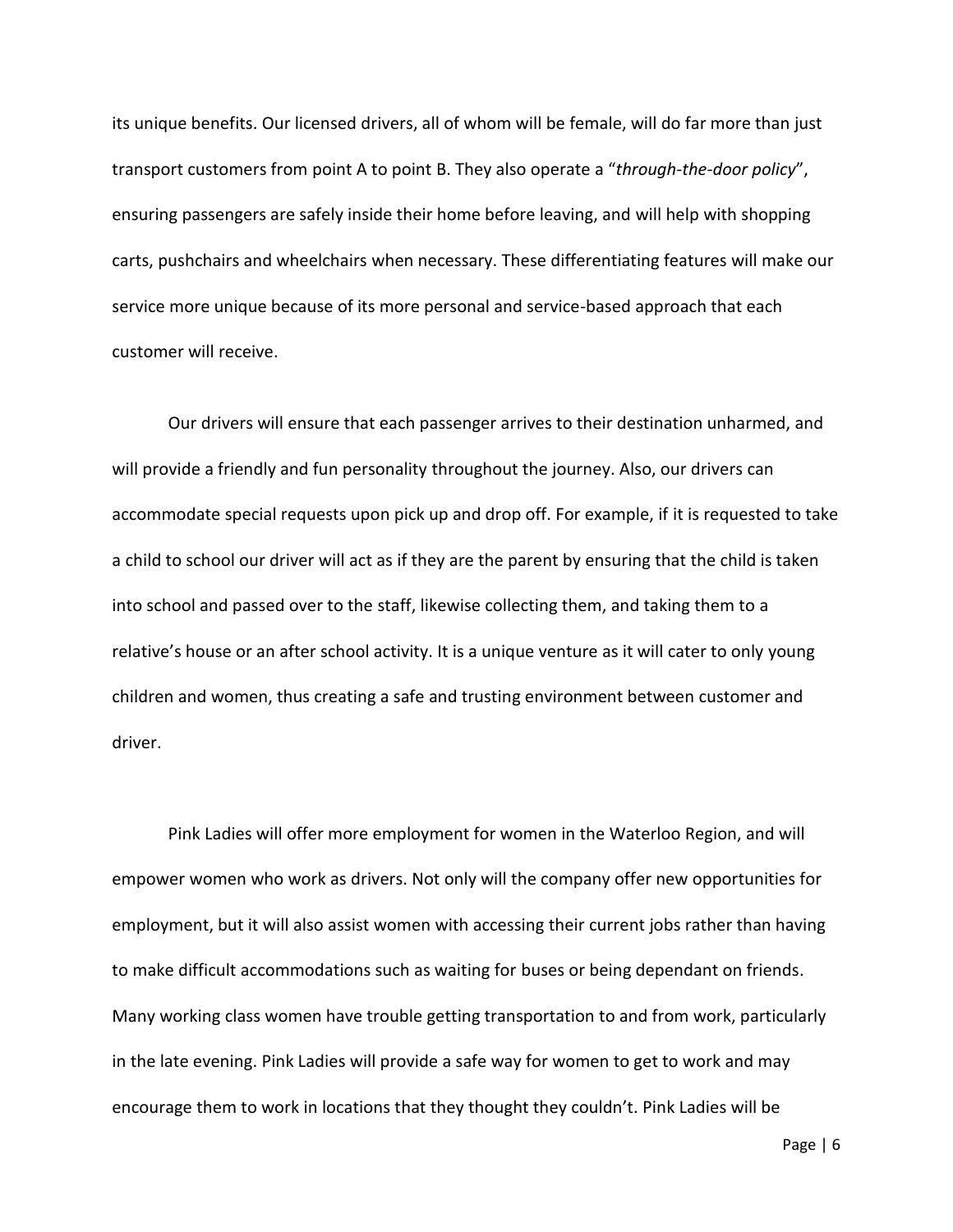another milestone within the Region of Waterloo's long list of progressive and leading achievements over the years, we are convinced of the positive impact that this venture can have on our communities in the short and long term.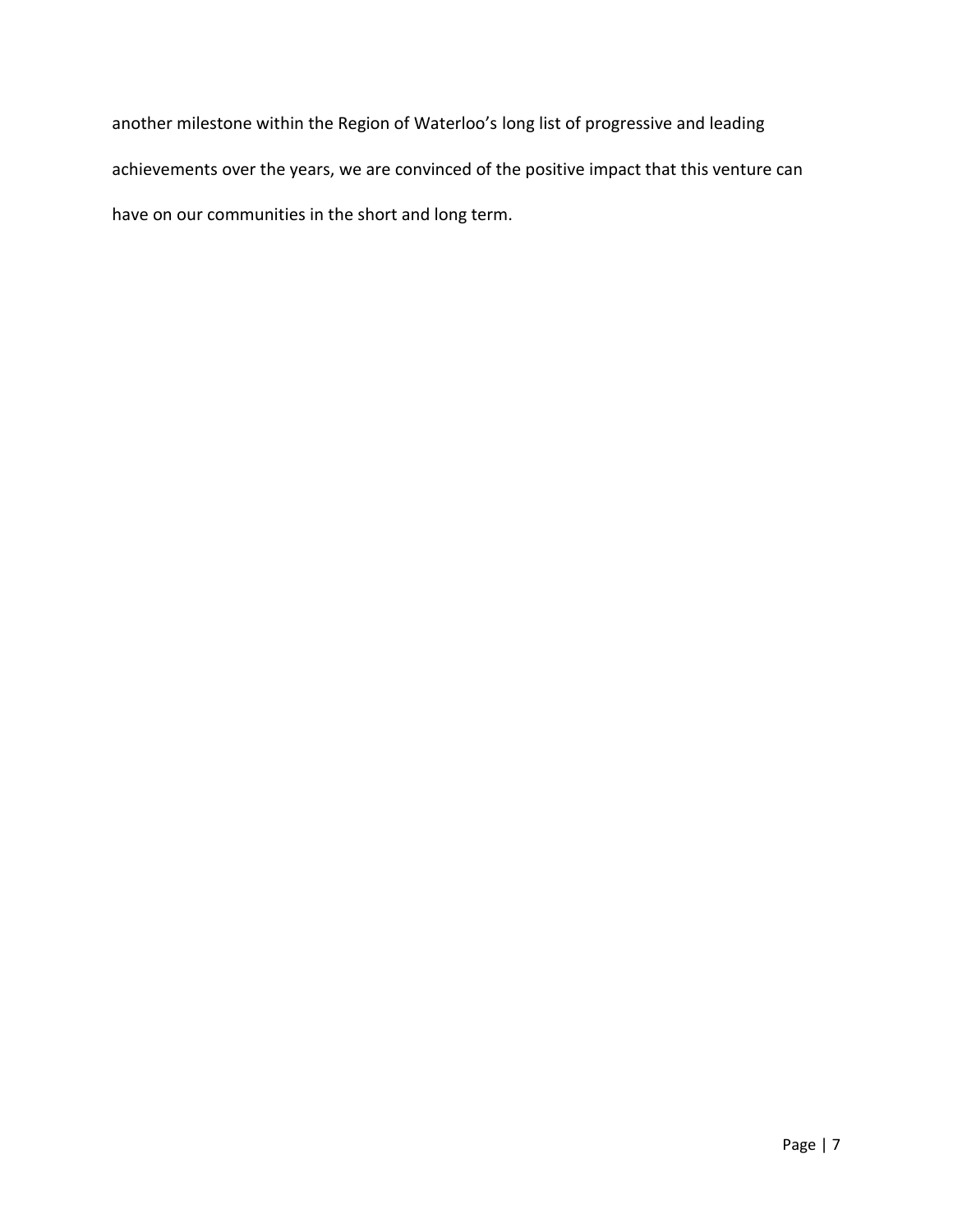<span id="page-12-0"></span>November 28, 2012

Region of Waterloo License and Regulatory Services

Attention: Philip T.C. Neville

In response to the recent Taxi Association meeting with regards to the Taxi Ratio bi-law, New Hamburg Taxi does not support the decision to increase the ratio, we feel that this amendment to the bi-law is only in the interest of the four large city corporations.

Where we operate in a rural area, the four remaining companies operate in a densely populated area, our largest customer base is clients traveling from one small community to another and going to and from Kitchener – Waterloo, generally no less than 20 kilometers one way. The majority of our customer base is customers going to and from Kitchener, it's not efficient or practical for cabs to return to Wilmot Township when pickups are generally within an hour or so of drop off. Our product is marketed accordingly, although in Kitchener we are still serving Wilmot Township clients 90% of the time, it's good business practice to market towards the remaining 10%, in an attempt to ensure our cars aren't sitting without fares during wait times. In response to previous comments relating to proper advertising, we advertise in the Waterloo Region of which we are part of.

Dave Byer's statement is correct, unfortunately the previous owner of New Hamburg Taxi rejected licenses not only the past few rotations, but for the past 20 years. The prior owner also operated between the hours of 8:00am – 8:00pm, Monday through Saturday and had no desire to grow the business or take on any more than he as an individual could handle.

Currently Wilmot Township consists of over 20,000 people, even based on the new Ratio this would mean we're entitled to approximately 12 licenses to properly service Wilmot Township, Over the course of the past 20 years the concerned companies continued to accept these licenses, that weren't even based on their expansion, but included the increased population of Wilmot Township (as per Schedule C, item 8, page 32 of the Licensing By-Lays booklet )and flooded the market place. New Hamburg Taxi should not be penalized for trying to properly service our customer base, and the larger companies should learn from their mistakes and exercise self control and the ratio amendment wouldn't be required.

With Regards,

Cory Ziolkoski, President

New Hamburg Taxi